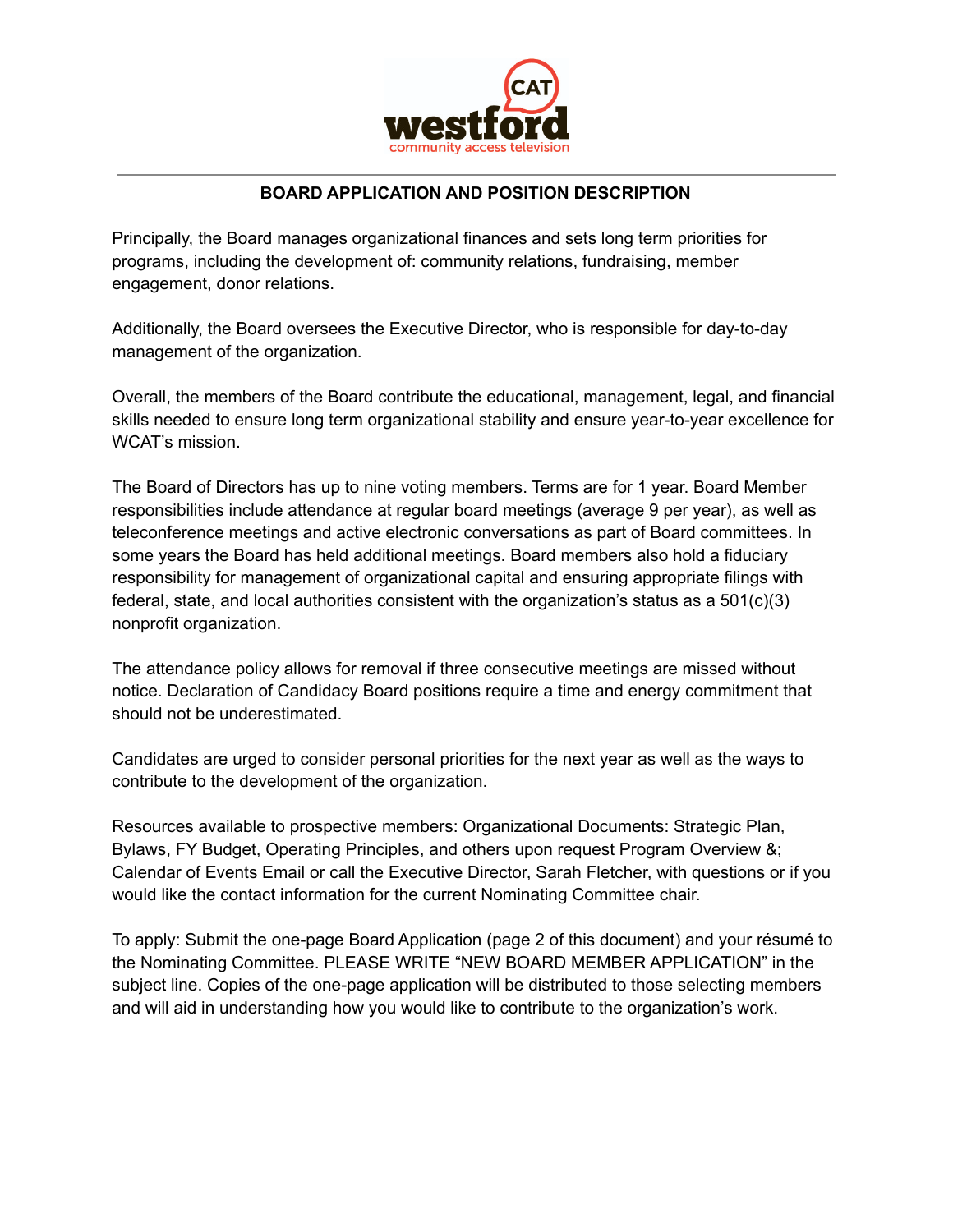

## **Time and Financial Considerations**

- Board Meetings monthly held on Zoom on the 3rd Thursday of the month at 7pm.
- Committee Work held monthly, generally by email and Zoom
- Annual Meeting held in June each year in lieu of regular board meeting
- Annual Fundraisers- board participation needed/required
- Donations: As with any Board, members will be solicited for a cash or in-kind donation; 100% participation is sought; the amount is optional but we ask that board members consider giving at a leadership level.
- Board members should maintain an active membership status during their term.

## Name School/Company Current Occupation Address **Telephone** Email

## **Application for Westford Community Access Television, Inc. Board Candidacy**

We want to understand your views on current operation and how your potential contributions might fit with the organization's vision and mission. Please answer the following questions. Limit your response to this page/space provided. Address and contact information will not be distributed. Please also send your resume or CV to **[board@westfordcat.org](mailto:board@westfordcat.org)**